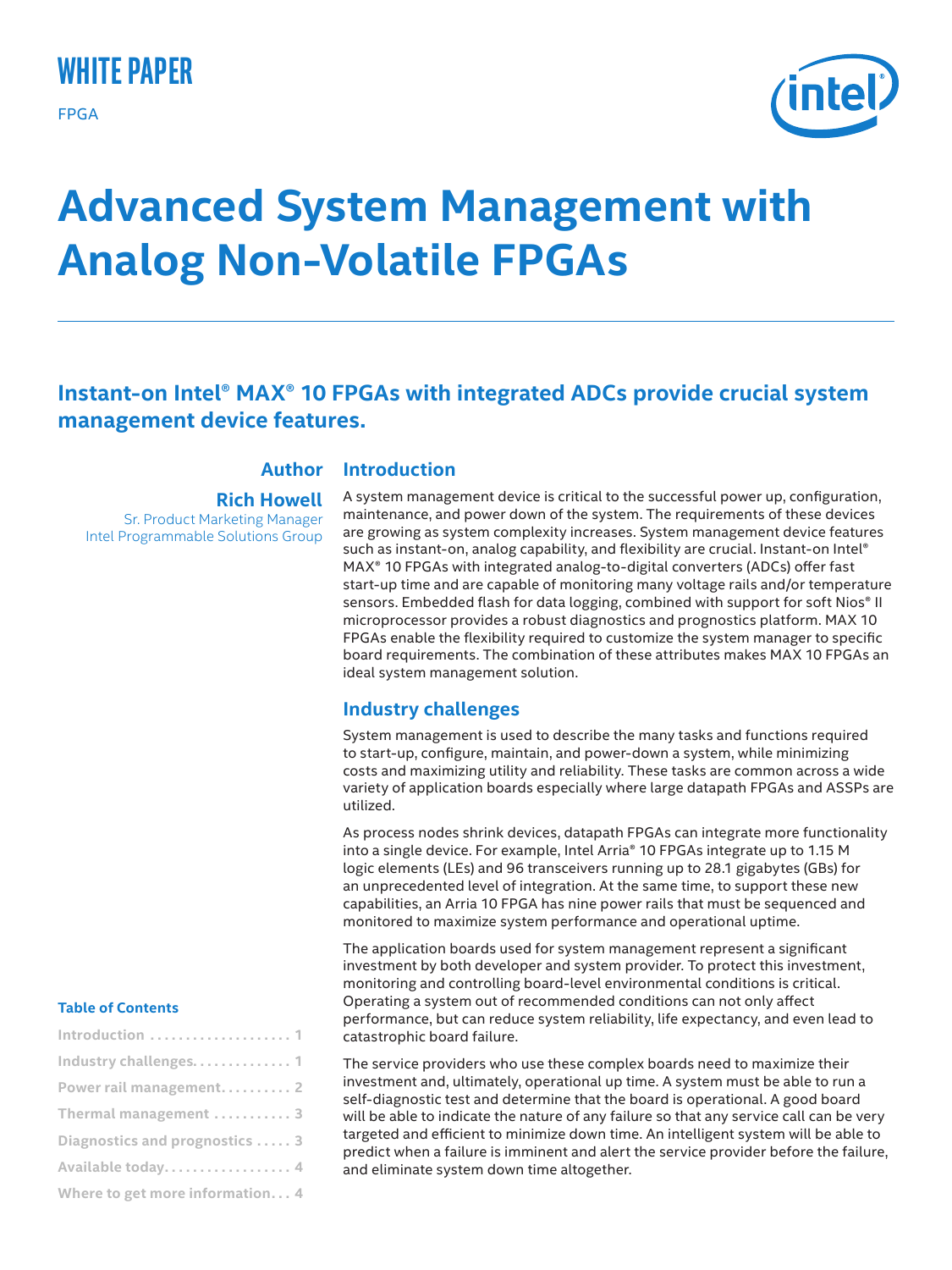#### **White Paper | Advanced System Management with Analog Non-Volatile FPGAs**

A robust system management design incorporates a wide variety of tasks in both the analog and digital domain including power rail management, environmental condition management, and analytics for diagnostics and prognostics. An instant-on mixed-signal FPGA, like Intel MAX 10 FPGAs, offers the right mix of analog and digital resources in a single chip.

#### **Power rail management**

Power rail management is commonly recognized as one of the most critical functions in system management, and has become increasingly important with smaller process geometries. The power state of a board is not a simple binary on/off. The proper power control of a board is more involved than simply turning 'on' the power. As seen in Table 1, there are several different power states in which a board can reside, each with its own requirements.

Today's leading-edge 20 nm datapath solutions, like Arria 10 FPGAs, have multiple power rails, at different voltage levels, each with specific tolerances and sequencing requirements. Figure 1 shows the power up and monitoring of a typical Arria 10 FPGA design using MAX 10 FPGAs with integrated analog capability as the system manager. MAX 10 FPGAs contain one or two integrated 12 bit successive approximation register (SAR) analog-to-digital (ADC) converters. There are 16 analog inputs multiplexed to the ADCs enabling the MAX 10 FPGA to monitor a large number of analog signals.

An instant-on system management device, the MAX 10 FPGA can control and initialize the rest of the board. Using an analog input, the MAX 10 FPGA will monitor the line

side of the primary power rail (A0) and if within operating tolerances, power-on state, enter the power-up stage. Turning on the Intel® Enpirion® Power Solutions using digital logic and general-purpose I/O (GPIO) (D1 – D6) in a controlled manner, the MAX 10 device ensures the Arria 10 devices power up correctly. By monitoring the line side of the power, the MAX 10 devices ensure that each rail is operating at the correct level (A0 – A6), and then it can release the Arria 10 FPGA from reset for normal operation.

The MAX 10 FPGA, with up to 16 analog inputs, has sufficient analog resources to monitor the multiple voltage rails for the Arria 10 FPGA. After the Arria 10 FPGA is released from reset and is operating, the MAX 10 FPGA can continue to monitor the system power rails. A faulty power supply is not always easy to diagnose from a system level. If a power rail 'dips' out of tolerance, it can put the device (or parts of the device) into an unknown state. In reality, this means device operation cannot be guaranteed. Portions of the device may continue to operate correctly, but other parts may not. So it is important for the system manager to stay vigilant in monitoring the power rails and if there is a deviation, it can reinitialize the system as needed.

Power consumption continues to become an increasingly important aspect to datapath designs for a number of reasons, including local thermal management cost of operation, and facility-wide cooling requirements. To help offset facility cooling, it can be advantageous to power down some or all of the board FPGAs during times of reduced work load. In our previous example, we show a single Arria 10 FPGA, but in systems where multiple Arria 10 FPGAs are

| <b>Power State</b>                 | <b>Description</b>                                                                                                                                                                                                                                                                 | <b>Key Design Consideration</b>                                                                                                                                                                                                                                                         |
|------------------------------------|------------------------------------------------------------------------------------------------------------------------------------------------------------------------------------------------------------------------------------------------------------------------------------|-----------------------------------------------------------------------------------------------------------------------------------------------------------------------------------------------------------------------------------------------------------------------------------------|
| Off                                | No power applied at any level.                                                                                                                                                                                                                                                     | Some boards require hot-socketing functionality.<br>In these cases, the system manager must be able to<br>support hot-socketing to initialize the board upon<br>insertion.                                                                                                              |
| Power on                           | Main power supply is on and stable, but board<br>power tree is not yet initialized.                                                                                                                                                                                                | If line side power is not at nominal operating levels, this<br>could be a sign of an unstable power supply leading to<br>brownout conditions and preventing a stable system<br>initialization.                                                                                          |
| Power up                           | Board power rails are initialized at the prescribed<br>ramp rate and sequence to ensure stable board<br>operation. This is when FPGAs are configured and<br>microcontroller units (MCUs) are booted.                                                                               | Power rails that are not sequenced properly can lead<br>to excessive power consumption, unstable device<br>operation, reduced device operating life, and even device<br>damage.                                                                                                         |
| Run time                           | Normal system operation. Power rails must<br>maintain proper voltage levels and provide<br>sufficient current for proper system operation.<br>System health and status is communicated to the<br>higher level system.                                                              | Power rails that drift over time, or fluctuate beyond<br>nominal ranges, can put devices into unknown or<br>unstable states. If the variance is not detected, unstable<br>operating conditions could persist, reducing system<br>reliability.                                           |
| Low power<br>/ sleep<br>(optional) | In complex systems with multiple datapath<br>FPGAs or with multiple blades in a chassis,<br>during periods of lower activity, the ability to<br>turn down or turn off portions of the system<br>can greatly reduce power consumption, cooling<br>requirements, and operating cost. | Putting a device into a power down or sleep mode, often<br>has a specific voltage control and sequence depending<br>on whether the device is being powered down<br>completely, going into sleep mode, maintaining volatile<br>state conditions. These requirements will vary by device. |
| Power down                         | Powering down the system power rails in the<br>required sequence. The reverse of power up.                                                                                                                                                                                         | Uncontrolled power down of a device's power rails could<br>create internal potential differences that can reduce a<br>device's operational life.                                                                                                                                        |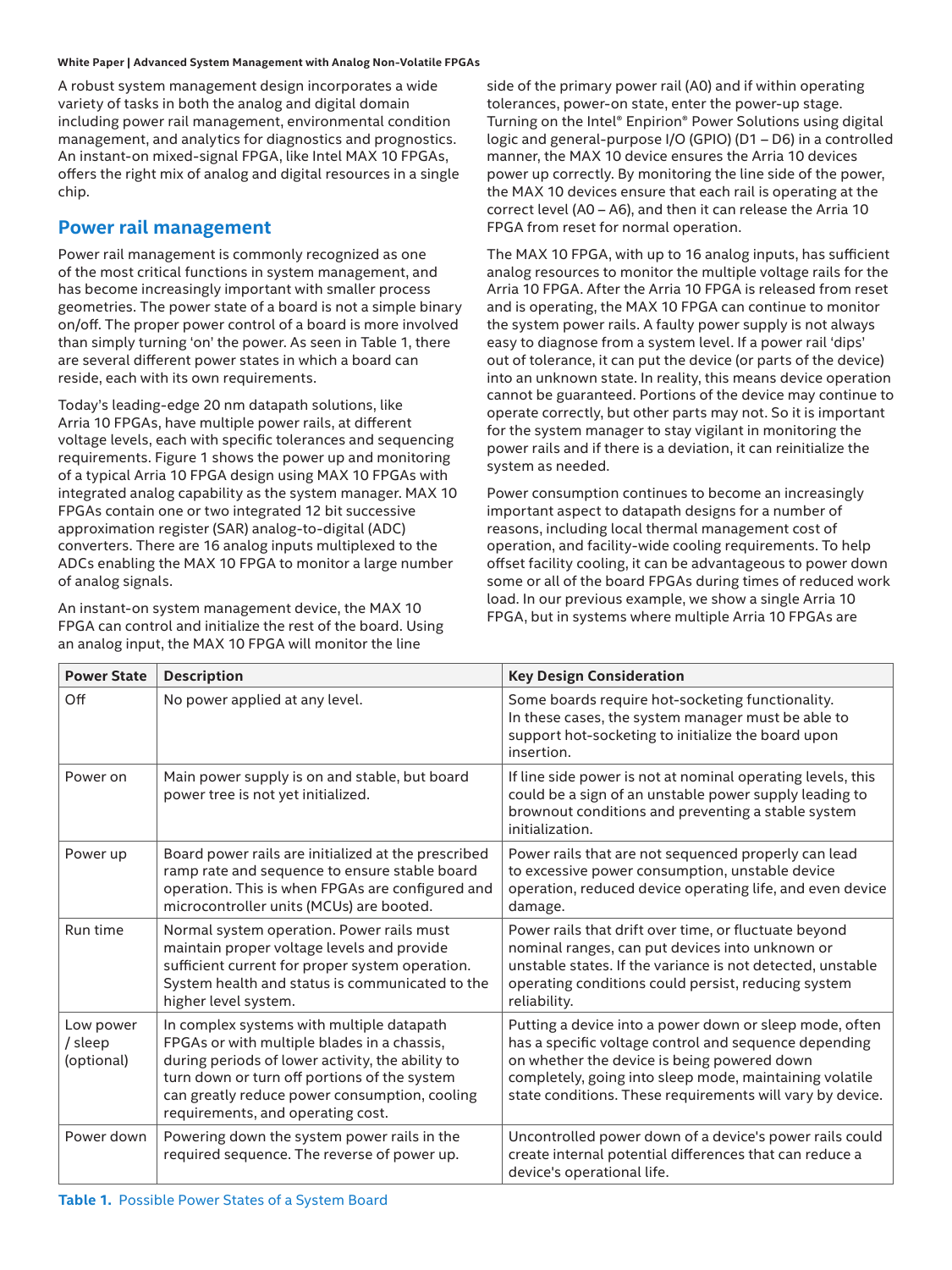#### **White Paper | Advanced System Management with Analog Non-Volatile FPGAs**



**Figure 1.** MAX 10 FPGA Power Sequencing of Arria 10 FPGA

employed, the MAX 10 FPGA can control them independently and power one or more of them as application needs dictate.

Large datapath FPGAs will sometimes have a specific power-down sequence to ensure long-term reliability of the device. Just as the MAX 10 FPGA initialized the system at startup, it has the right mix of analog and digital resources to power down the Enpirion Power Solutions in the required sequence to power down the system in a safe and controlled manner.

### **Thermal management**

Thermal management is considered to be the next most critical aspect of the system management design. A system that does not operate within the appropriate thermal range of its components will be more prone to reliability issues, early wear out, and potentially catastrophic failure. The system manager must be able to monitor the environmental conditions and evaluate and analyze the results of the data gathered. Ultimately, the system manager must be able to action as needed to mitigate poor conditions and or initiate steps to prevent system damage.

In complex systems with multiple datapath devices, it is possible for board-level micro climates to exist. One datapath FPGA may be more heavily loaded than another; therefore, it is good design practice to track the temperature at multiple locations on the board. This ensures complete coverage of board conditions. The system management device must have sufficient resources, analog and digital, to monitor multiple temperature sensors and the ability to control active cooling systems, often fans. There are several different types of temperature sensors, the most common interfaces include analog, <sup>12</sup>C, and serial peripheral interface (SPI). The MAX 10 FPGA with integrated ADCs enables it to connect to analog sensors, and as an FPGA it can easily support both the I<sup>2</sup>C and SPI interfaces, or all three variants in the same device.

#### **Diagnostics and prognostics**

Even boards with robust system management implementation will sometimes fail. Even though the system management design was not able to prevent board failure, its job is not done. The system management device should be able to record events prior to, during and after the failure.